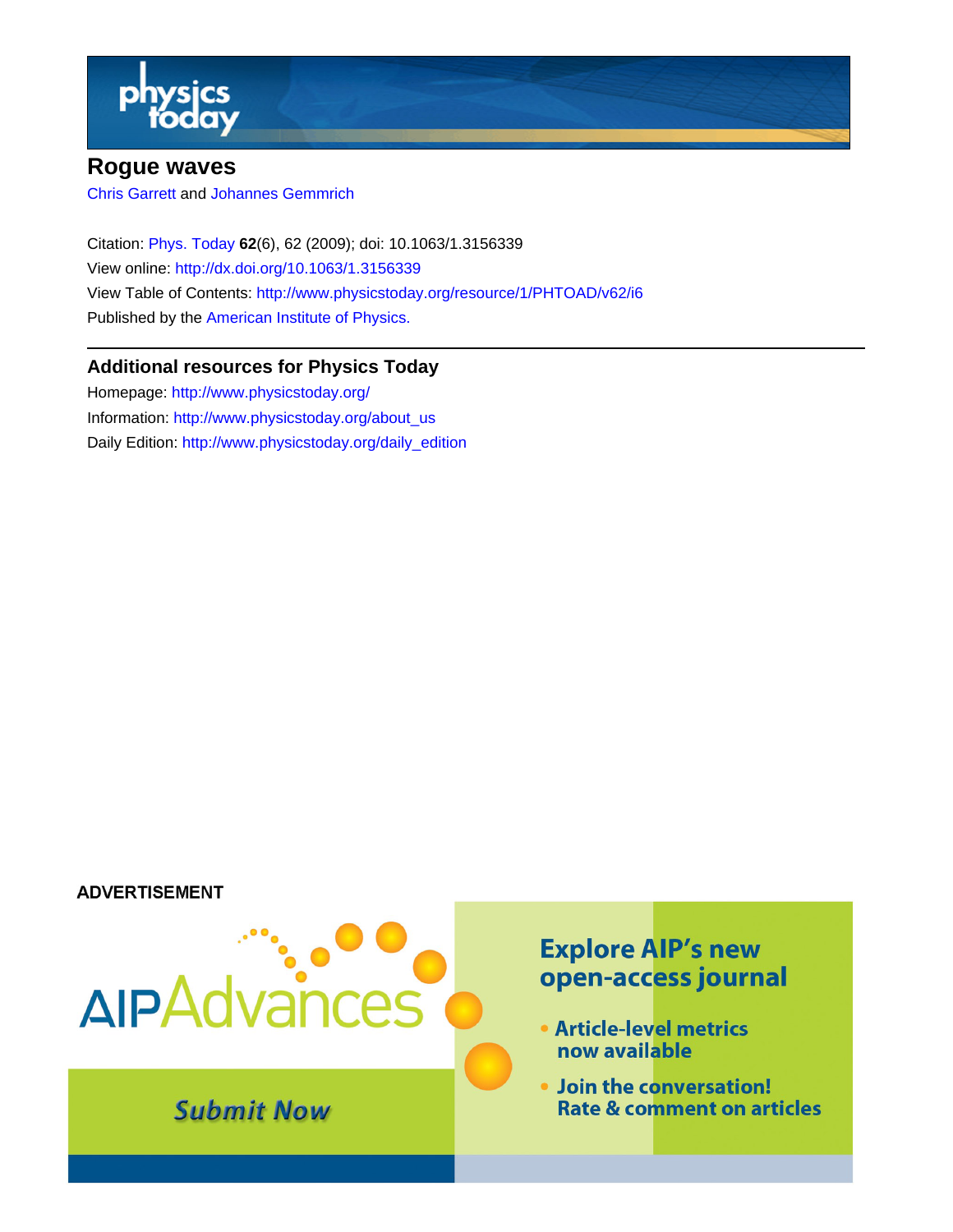**Roger Chris Garrett and Johannes Gemmrich** Chris Garrett and Johannes Gemmrich

**Rich and challenging physics lies behind the gigantic ocean waves that seem to appear without warning to damage ships or sweep people off rocky shores.**

**Chris Garrett** is the Lansdowne Professor of Ocean Physics and **Johannes Gemmrich** is a senior research associate, both at the University of Victoria in Victoria, British Columbia, Canada.

**Media accounts** often portray rogue, or freak, waves in dramatic terms. *New Scientist* proclaimed on 30 June 2001, "It came from nowhere, snapping giant ships in two." Tales of such monsters of the deep give the impression that the waves are huge and unpredictable. In this Quick Study, we address two basic questions. First, what causes rough seas with large ocean waves? Second, for a given sea state (a general term used to describe the surface roughness), do extra-large waves occur more frequently than random superposition of different wave trains would predict?

## **Roughing it**

Ocean waves are initially generated by random pressure fluctuations in the turbulent wind, then reinforced in a feedback process that involves the airflow over the wavy surface. The crests and troughs of a single sinusoidal wave travel at the "phase" speed, which is related to the wavelength by a socalled dispersion relation. The first waves to be created are short waves that are easily outrun by the wind. Weak interactions between different waves then transfer energy to longer, faster waves.

The stronger the wind and the greater the distance over which it blows, the longer and larger are the dominant waves. Nonetheless, a spectrum, or mix, of waves of different wavelengths is always present, and that mix is responsible for the rough appearance of a stormy sea. In a large and long-lived storm—say, 1000 km across and a couple of days' duration—the peak of the spectrum eventually corresponds to waves whose phase speed is close to or just above the wind speed. If, for example, the wind blows at 20 m/s, the corresponding wavelength is 256 m, the period is 12.8 s, and the average trough-to-crest wave height is approximately 8 m. That is large, but observers have reported waves as high as 34 m from trough to crest in the open ocean. After the storm dies down, the longer waves outrun the shorter ones; the result is the familiar and regular swell that can break on beaches thousands of kilometers away.

When discussing waves and speed, one needs to be aware of an important subtlety. The energy in a wave travels at the "group" speed, which is different from the phase speed. For ocean waves in deep water, the group speed is half the phase speed for all but the shortest waves, which are influenced by surface tension as well as gravity. The difference in the two speeds is readily observed in the spreading circle of waves generated by a stone dropped in a pond. The circle as a whole travels more slowly than individual waves, so that

a wave appears on the inside of the ring of waves, travels through the ring, and disappears at the front.

The unequal phase and group speeds make waves more sensitive to currents than one might expect. If waves whose phase speed in still water is *c* propagate into an opposing current whose strength increases in the direction in which the waves are moving, the waves can be stopped completely by a current of just *c*/4. One factor of 2 comes from the difference between phase and group speeds. The other is an effect of the waves being compressed; as the wavelength decreases, the phase and group speeds are reduced. Moreover, as the wave train is compressed, the wave amplitude increases, partly because the energy is squeezed into a shorter distance and partly because work is done against a "radiation pressure" exerted by the waves.

Because of the sensitivity of wave amplitude to opposing currents, particularly rough seas can occur in regions such as that off the east coast of South Africa, where swell from the Southern Ocean runs into the Agulhas Current. There and elsewhere, waves can also be focused and amplified as they are refracted in current jets and eddies, much as light waves can be concentrated by a lens.

An interesting feature of the interaction with currents is the constancy of the energy of a group of waves divided by the waves' changing frequency with respect to the water. Called the wave action, the conserved quantity is akin to a well-known adiabatic invariant of classical mechanics: A pendulum made up of a mass on the end of a string is a simple example; as the string is shortened, the energy and frequency both increase but their ratio remains the same.

### **Statistics**

For a given sea state, waves vary in size. But the question remains open whether extra-large waves, such as the one shown in panel a of the figure, occur more frequently than predicted by statistical models that assume random superposition of the different wave trains present. The observational evidence from ships, instrumented buoys and oil platforms, and spaceborne synthetic aperture radar is still hotly debated by oceanographers. To have confidence in the results, one needs long records that capture enough rare events, but the basic sea state can change rather quickly. One can allow for those changes by choosing short sections of a record and appropriately scaling the data in the various sections, but basic statistical questions remain.